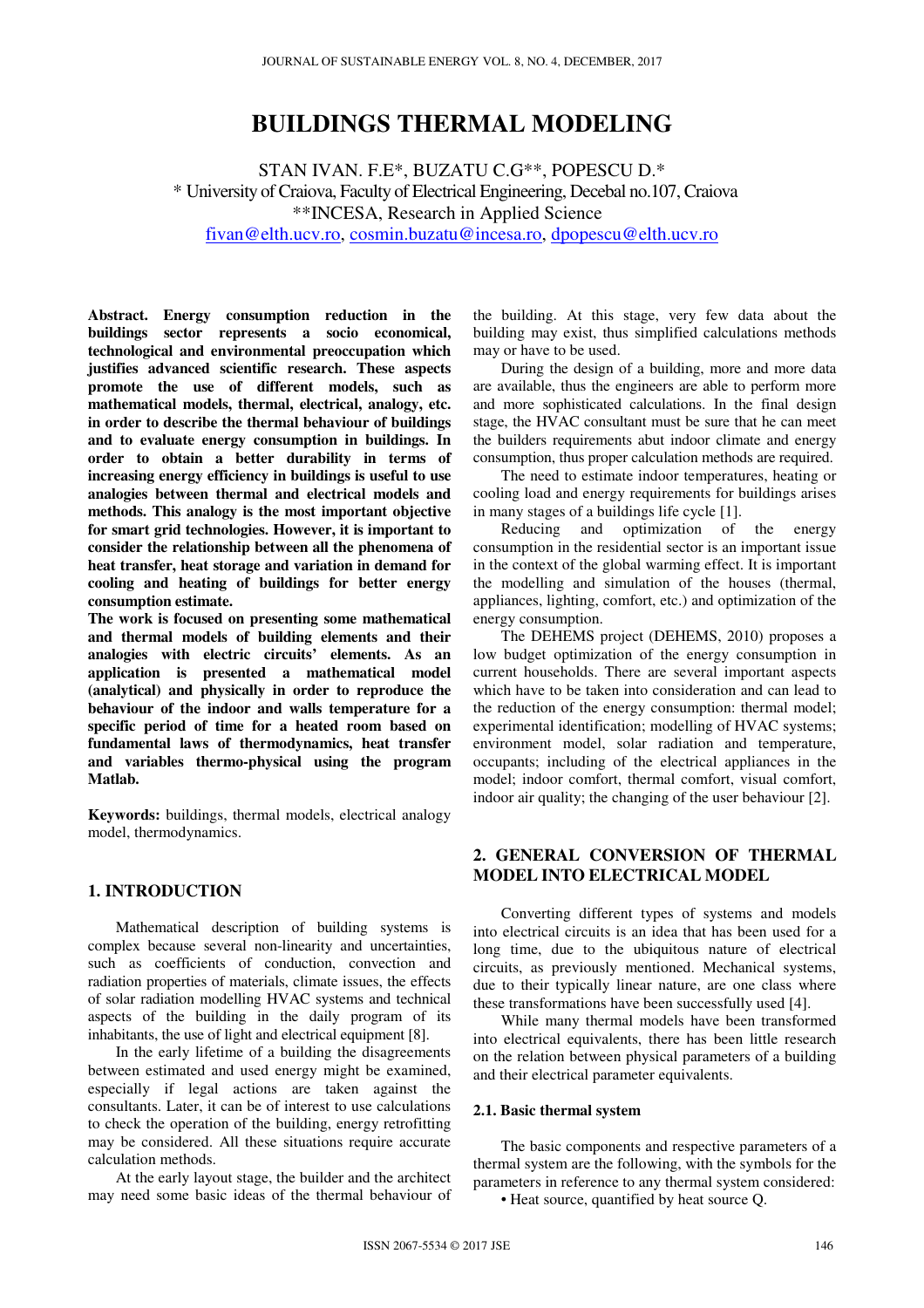• Thermal resistor, quantified by resistance R.

• Thermal capacitor, quantified by thermal capacitance C and temperature T.

The basic components and respective parameters of an electrical circuit are the following, with the symbols for the parameters:

• Voltage or current source, quantified by source V.

• Electrical inductor, quantified by inductance L.

• Electrical resistor, quantified by electrical resistance R. • Electrical capacitor, quantified by electrical capacitance C.

The basic components of a thermal system are converted to the basic components of an electrical circuit as follows [3]:

• A heat source becomes a current source, with a heat rate quantity, measured in Watts, equivalent to a current quantity, measured in Amperes.

• An outside temperature, measured in degrees Celsius, becomes a voltage source, measured in Volts.

• A thermal resistor and thermal resistance quantity, measured in m<sup>2</sup>K/W, becomes an electrical resistor and electrical resistance quantity, measured in  $\Omega$ , respectively.

• A thermal capacitor and thermal capacitance quantity, measured in Joules per degree Celsius, becomes an electrical capacitor and electrical capacitance quantity, measured in Farads, respectively.

• There is no component and respective parameter in the thermal system diagram that corresponds to an inductor and the inductance, respectively. As will be seen, this will not present a challenge to achieving the objectives of using an equivalent electrical circuit model.

The models presented below, namely the use of suitable thermal modelling method of building tires, simplify and enable a reasonable accuracy of analyzed patterns. So, once the thermal model is simplified, the solving time is also reduced, so that the analytical solution that is intended to be determined will be achieved quite quickly and the results ate easy to be verified.

Another interesting aspect of the modelling by means of thermal networks is active elements, which are referred to as potential sources of heat and temperature.

The heat sources are represented by current sources the specific electrical circuits. Each node of thermal masses characteristic buildings involves a potential difference of temperatures. The outside temperature of the building can be expressed by means of a voltage source. Temperatures inside/outside the building envelope characteristic corresponding power supply circuits.

The following paragraph refers to a number of examples on modelling elements of the building component systems.







**Fig. 2. The higher-order RC model for multilayer wall** 



**Fig. 3. Simplified thermal model of building multiple sources of heat**

# **3. THERMAL MODEL OF QUASI-ADIABATIC ROOM**

This section presents a methodology for designing thermal models for different building elements and identifying their corresponding thermal parameters. Based on the first law of thermodynamics, we suggest lumped RC parameter circuits by using the thermal-electrical analogy, then, the parameter identification methods are presented [6].

#### **3.1. Heat Balance Equation. Simple Model [6]**

We consider a single zone model with an electrical power source (fig.4). The heat balance equation is deduced by the first principle of thermodynamics. It is simplified into (1) for a quasi-adiabatic room. It can be also expressed as (2), [6].

The heat balance of the quasi-adiabatic room:

$$
Q_{\text{aplliance}}(t) = Q_{\text{envelope}}(t) + \frac{dU_{\text{stored}}}{dt} \tag{1}
$$

The heat gain from appliance is:

$$
Q_{\text{aplliance}}(t) = Q_{\text{envelope}}(t) + C_{\text{th}} \cdot \frac{dT_i(t)}{dt} \tag{2}
$$

where  $C_{\text{th}}$  [J/ $^{\circ}$ C] is the global thermal capacitance of the test room and is the product of the specific heat capacity [ $J/(kg \cdot {}^{\circ}C)$ ] and the mass of the room [kg].  $T_i$  is the indoor temperature of the room  $[°C]$ .

The heat loss through envelopes of the room,

$$
Q_{\text{envelope}}(t) \, \text{[W] is:}
$$

$$
Q_{\text{envelope}}(t) = \frac{1}{R_{th}} \cdot (T_i(t) - T_e(t)) \tag{3}
$$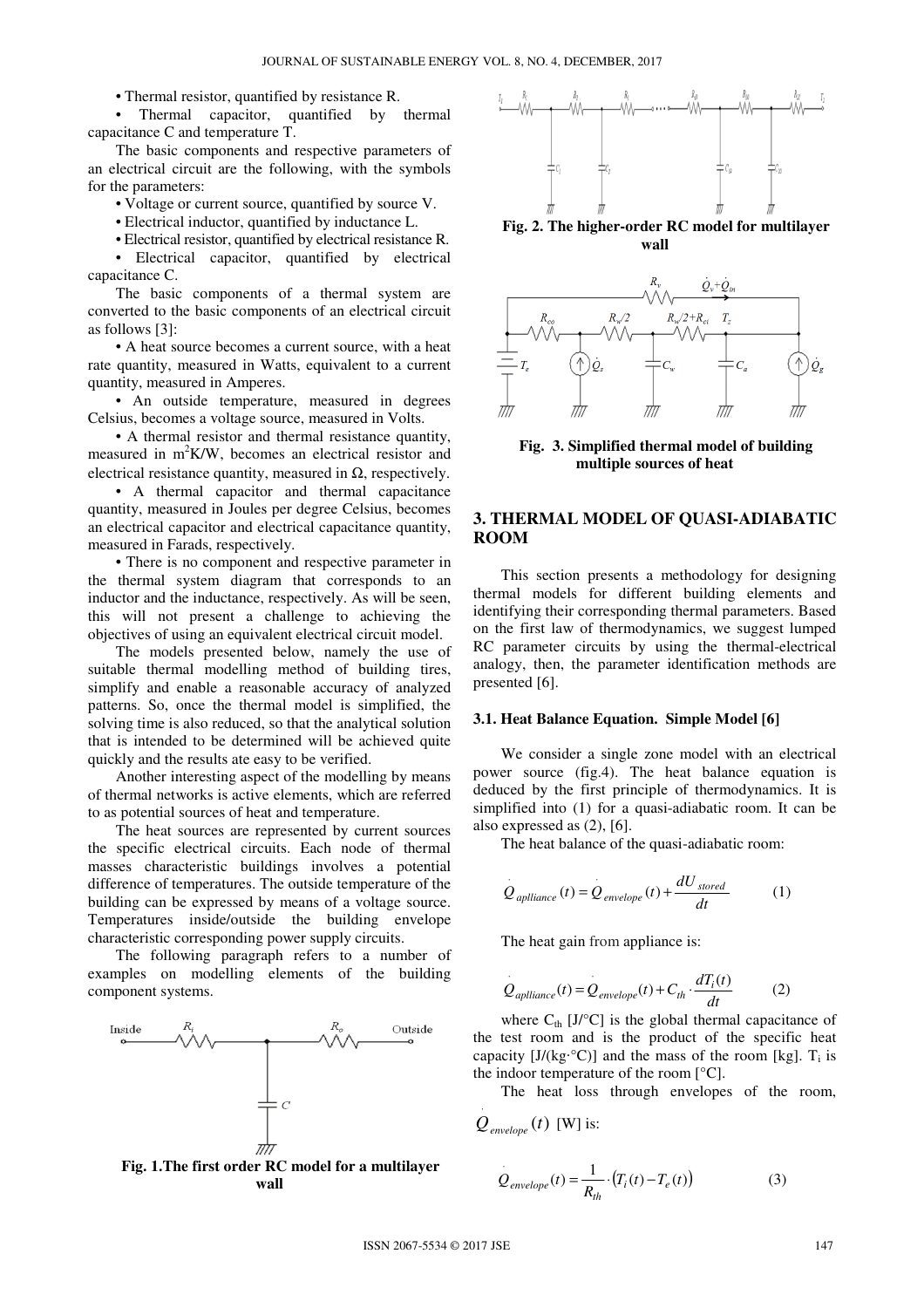where  $R_{th}$  is the global thermal resistance of the room  $[m<sup>2</sup>°C/W]$ ,  $T_e$  is the exterior temperature of the room.



**Fig. 4. A single zone model with an electrical power source P, [6]**

The indoor temperature can be obtained from (2) - (3). It results (4) when  $Q_{\text{appliance}}(t)$  $Q_{\text{appliance}}(t)$  and  $T_e(t)$  are constant.

$$
T_i(t) = R_{th} \cdot Q_{\text{appliance}} \quad (t) + T_e(t) + (T_0 - T_e(0)) -
$$
  
-  $R_{th} \cdot Q_{\text{appliance}} \quad (0) \cdot e^{-t/\tau_{th}}$  (4)



**Fig. 5. Example of indoor temperature T(t) and electrical power source profile P(t), [6]**

The particular case of no heating period is as following when  $T_e(t) = T_e(0) = constant$ .

$$
T_i(t) = T_e(t) + (T_0 - T_e(0)) \cdot e^{-t/\tau_{th}}
$$
 (5)

where  $\tau$  (= $R_{th}$ ·C<sub>th</sub>) is the time constant of the room [s];

 $T_e(0)$  is the initial outdoor air temperature  $[°C]$ ;

 $T_0$  is the initial indoor air temperature  $[°C]$ , and *Q*˙*appliance*(0) is the initial power consumption of the appliance [W].

Equation (4) shows a general equation of the indoor temperature.

Equations (4) and (5) indicate the indoor air temperature  $T_i(t)$  when electrical power source ⋅

 $Q_{\mathit{appliance}}(t)$ is enabled and disabled, respectively [6].

#### **3.2. Heat balance equation. Complex Model [6]**

More complex models of the room can be developed using the heat balance equation. If higher numbers of building elements are modelled, the order, the complexity

and the accuracy of the models become higher, but computational efficiency is lower than the case of the simplified building model. The derived heat balance equation for a complex model which consists of m elements is given by (6).

$$
x = Ax + Bu
$$
  
\n
$$
y = Cx + Du
$$
\n(6)

where

$$
x = [T_m \quad T_{m-1} \quad T_{m-2} \quad \dots \quad T_1]^T
$$
 (7)

$$
u = \begin{bmatrix} \Phi_m & \Phi_{m-1} & \Phi_{m-2} & \dots & \Phi_1 & \mathbf{T}_0 \end{bmatrix}^T \tag{8}
$$

$$
A = \begin{bmatrix} \frac{1}{R_n C_m} & 0 & 0 & 0 & \dots & 0 & 0\\ \frac{1}{R_n C_{m+1}} & \frac{1}{R_n + R_{m+1}} & \frac{1}{C_{m+1}} & 0 & 0 & \dots & 0 & 0\\ 0 & \frac{1}{R_{m+1} C_{m+2}} & \frac{1}{R_{m+1}} & \frac{1}{R_{m+2}} & \frac{1}{C_{m+2}} & 0 & \dots & 0 & 0\\ \vdots & \vdots & \vdots & \vdots & \vdots & \ddots & \vdots & \vdots & \vdots\\ 0 & 0 & 0 & \dots & 0 & \frac{1}{R_m C_m} & \frac{1}{R_2 + R} \end{bmatrix} \cdot \frac{1}{C_1}
$$
\n
$$
B = \begin{bmatrix} \frac{1}{C_m} & 0 & 0 & 0 & \dots & 0 & \frac{1}{R_m C_m} \\ 0 & \frac{1}{C_{m-1}} & 0 & 0 & \dots & 0 & \frac{1}{R_{m-1} C_{m-1}} \\ 0 & 0 & -\frac{1}{C_{m-2}} & 0 & \dots & 0 & \frac{1}{R_{m-2} C_{m-2}} \\ \vdots & \vdots & \vdots & \vdots & \vdots & \vdots\\ 0 & 0 & 0 & 0 & \dots & \frac{1}{C_1} & \frac{1}{R_1 C_1} \end{bmatrix}
$$

where  $x$  is the state vector (vector of internal temperature nodes [°C]), u is the input vector (internal heat gains [W] and outdoor temperature  $[°C]$ ), y is the output vector (measured temperature [°C]). A, B, C and D are the matrices of the model. They depend on thermal resistance  $R_i$  [m<sup>2</sup>°C/W], and thermal capacitance C<sub>j</sub>  $[J/°C]$ .

The indexes m and n are respectively the number of the temperature nodes and the number of the considered heat sources, respectively [6].

### **4. ANALYTICAL SOLUTION OF INDOOR TEMPERATURE**

Equations (2) - (4) are deduced as below:

$$
C_{th} \frac{dT_i(t)}{dt} = Q_{\text{application}}(t) - \frac{1}{R_{th}}(T_i(t) - T_e(t))
$$
\n(9)

The general solution of (9) is expressed by:

$$
T_i(t) = A \cdot e^{-t/\tau_{th}} \tag{10}
$$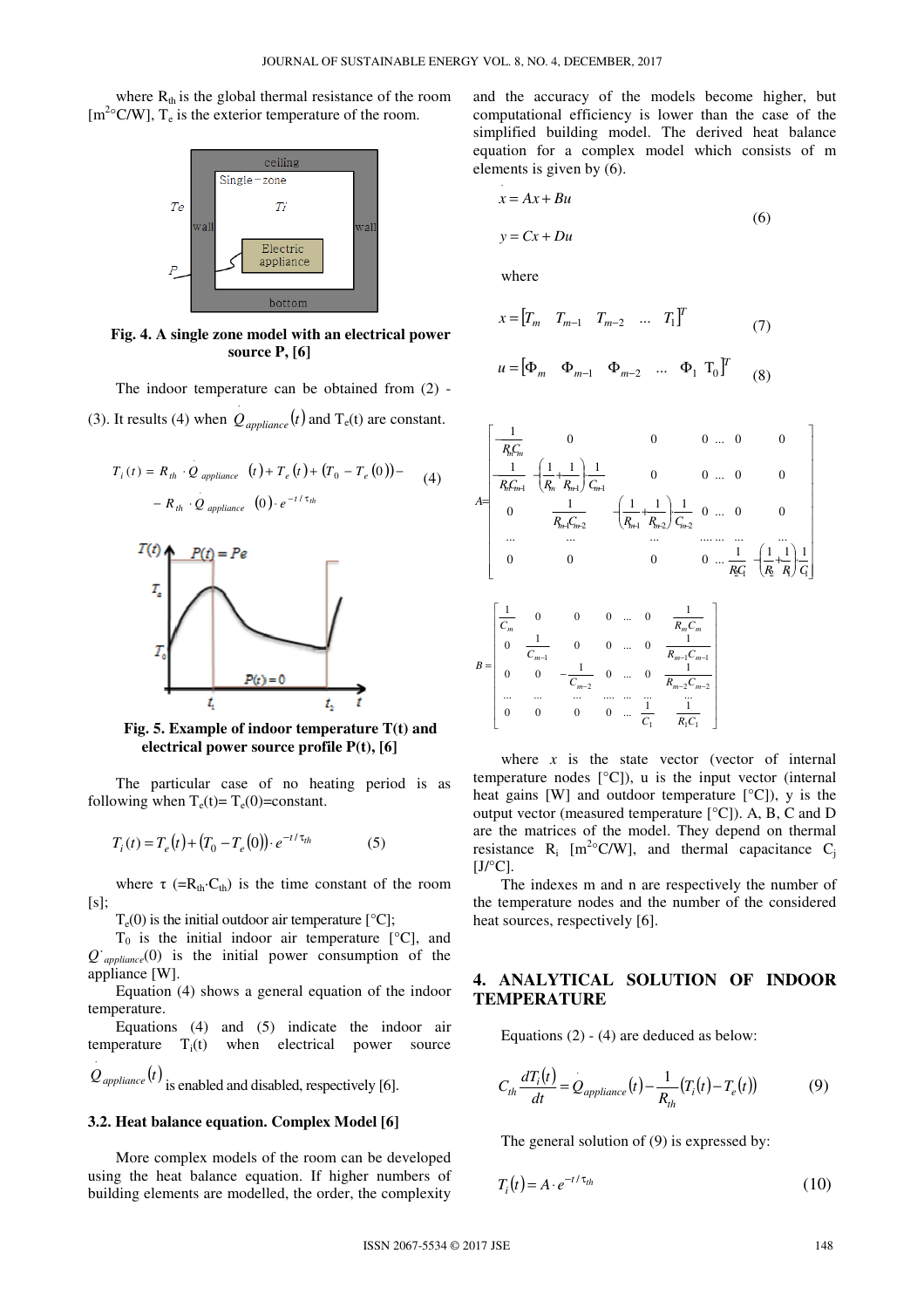where  $\tau_{th}$  is the thermal time constant of the room which is the product of global thermal resistance and capacitance, [sec] [6].

The particular solution of (9) is derived as follows if  $Q^{\dagger}$  *appliance*(t) and  $T_e(t)$  are constant:

$$
C_{th}\left(A\cdot e^{-t/\tau_{th}} - \frac{A}{\tau}\cdot e^{-t/\tau_{th}}\right) + \frac{A}{R_{th}}\cdot e^{-t/\tau_{th}} =
$$
  
=  $Q_{\text{application}}(t) + \frac{1}{R_{th}}\cdot T_e(t)$  (11)

$$
\left(A \cdot e^{-t/\tau_{th}} - \frac{A}{\tau} \cdot e^{-t/\tau_{th}}\right) + \frac{A}{\tau_{th}} \cdot e^{-t/\tau_{th}} =
$$
\n
$$
= \frac{\dot{Q}_{\text{application}}(t)}{C_{th}} + \frac{1}{\tau_{th}} \cdot T_e(t)
$$
\n(12)

$$
A' \cdot e^{-t/\tau_{th}} = \frac{1}{\tau_{th}} \bigg( R_{th} \cdot Q_{\text{appliance}}(t) + T_e(t) \bigg) \tag{13}
$$

$$
A = \frac{1}{\tau_{th}} \left( R_{th} \cdot Q_{\text{appliance}}(t) + T_e(t) \right) \cdot e^{t/\tau_h} \tag{14}
$$

$$
A = \left(R_{th} \cdot Q_{\text{application}}(t) + T_e(t)\right) \cdot e^{t/\tau_h} + B \tag{15}
$$

Consequently,

$$
T_i(t) = \left( \left( R_{ih} \cdot Q_{\text{appliance}}(t) + T_e(t) \right) \cdot e^{t/\tau_h} + B \right) \cdot e^{-t/\tau_h}
$$
\n(16)

the coefficient B is determined by using the initial condition of temperature, [6]:

$$
T_0 = T_i(t=0) = T_e(t=0) = \text{constant}
$$
 (17)

Then,  $T_i$  at t=0 is given by:

$$
T_i(t=0) = T_0 = \left(R_{th} \cdot Q_{\text{appliance}}(0) + T_e(0)\right) + B \quad (18)
$$

Therefore,

$$
B = T_0 - \left(R_{th} \cdot Q_{\text{application}}(0) + T_e(0)\right) \tag{19}
$$

As a result, the analytical solution of (9) is defined as:

$$
T_i(t) = R_{th} \cdot Q_{application}(t) + T_e(t) + (T_0 - T_e(0)) - R_{th} \cdot Q_{application}(0) \cdot e^{-t/\tau_{th}}
$$
\n(20)

The particular case of no heating regime is given by, [6]:

$$
T_i(t) = T_e(t) + (T_0 - T_e(0)) \cdot e^{-t/\tau_{th}}
$$
\n(21)

### **5. CALCULATION EXAMPLE**

#### **5.1. Modeling of Thermal Systems**

Thermal systems are encountered in chemical processes like heating, cooling, and air conditioning systems, power plants, etc.

 Thermal systems have two basic components: thermal resistance and thermal capacitance. Thermal resistance is similar to the resistance in electrical circuits. Similarly, thermal capacitance is similar to the capacitance in electrical circuits. The across variable, which is measured across an element, is the temperature, and the through variable is the heat flow rate. In thermal systems there is no concept of inductance or inertance. Furthermore, the product of the across variable and the through variable is not equal to power [11].

 The mathematical modelling of thermal systems is usually complex because of the complex distribution of the temperature. Simple approximate models can, however, be derived for the systems commonly used in practice [11].

Thermal resistance R is the resistance offered to the heat flow, and is defined as:

$$
R = \frac{T_2 - T_1}{q} \tag{22}
$$

where  $T_1$  and  $T_2$  are the temperatures; q is the heat flow rate.

Thermal capacitance is a measure of the energy storage in a thermal system. If  $q_1$  is the heat flowing into a body and  $q_2$  is the heat flowing out then the difference  $q_2$  $-q_1$  is stored by the body, and we can write [11]:

$$
q_2 - q_1 = mc \cdot \frac{dT}{dt} \tag{23}
$$

If we let the heat capacity denoted by C, then:

$$
q_2 - q_1 = C \frac{dT}{dt} \tag{24}
$$

where:  $C = mc$ , m is the mass, c is the specific heat capacity of the body [7].

#### **5.2. Case study**

The physical model used to reproduce the behaviour of the indoor temperature is based on the fundamental laws of thermodynamics, heat transfer, and thermophysical variables.

In the fig. 6 it is presented the studied room heated with an electric heater. Fig. 7 presents the analogue electric circuit for the study room.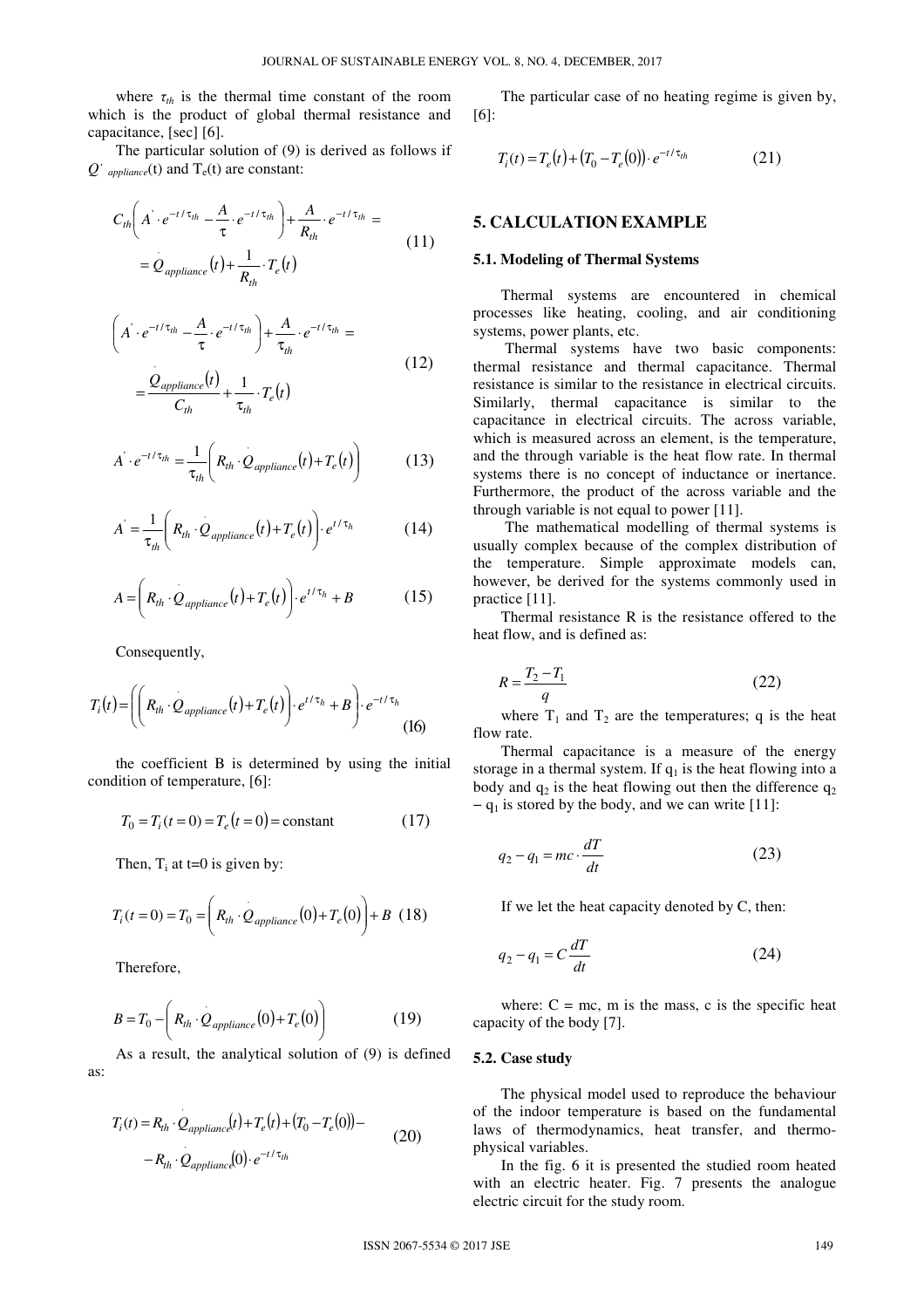The room is considered as a black-box, and the parameters are in generally adjusted automatically. Therefore, black-box models are used especially for errors detection not for optimization process. Their advantage is the rapid and automated identification of outputs of thermal energy building consumption. With respect to the model internal structure of black-box models it can be static and dynamic, linear and nonlinear models, just as the white-box models.

The structure depends on the relationships between the input and output data. Depending on these relationships, various black-box methods for estimating the parameters (calibration) are available.

In thermal modelling of buildings, it is reasonable to combine the relative strengths of black-box coming from the statistical analysis with the white-box strengths based on physical interpretation [9] [10] in order to obtain a hybrid model. In that sense, the standard "grey-box" approach is based on both, a statistical method and physical properties that meets the physical fundamental principles [7].

The inside of the room is at temperature  $T_r$  and the walls are assumed to be at temperature  $T_w$ .

Considering the outside temperature is  $T_e$ , it was developed a model of the system to show the relationship between the supplied heat q and the room temperature  $T_r$ .

The heat flow from inside the room to the walls is:

$$
q_{rw} = \frac{T_r - T_w}{Rr}
$$
 (25)

where  $R_r$  is the thermal resistance of the room.

Similarly, the heat flow from the walls to the outside is:

$$
q_{we} = \frac{T_w - T_e}{R_w} \tag{26}
$$

where  $R_w$  is the thermal resistance of the walls.

Heating equation may be written as, [11]:

$$
q - q_{rw} = C_1 \cdot \frac{dT_r}{dt} \tag{27}
$$



**Fig.6. Scheme of the studied room, [7]**



**Fig.7. Electrical circuit of the analysed room**

where q is the heat flow rate from heater:

$$
q - \frac{T_r - T_w}{R_r} = C_1 \cdot \frac{dT_r}{dt}
$$
 (28)

or

$$
C_1 T_r + \frac{T_r - T_w}{R_r} = q \tag{29}
$$

Heat equation for

$$
q_{rw} - q_{we} = C_2 \cdot \frac{dT_w}{dt} \tag{30}
$$

$$
\frac{T_r - T_w}{R_r} - \frac{T_w - T_e}{R_w} = C_2 \cdot \frac{dT_w}{dt}
$$
 (31)

Or

$$
C_2 \cdot T_w - \frac{T_{rw}}{R_r} + \left(\frac{1}{R_r} + \frac{1}{R_w}\right) \cdot T_w = \frac{T_e}{R_w} \tag{32}
$$

The system thermal behaviour can be written in matrix form as [11]:

$$
\begin{bmatrix} C_1 & 0 \ 0 & C_2 \end{bmatrix} \cdot \begin{bmatrix} T_r \\ T_w \end{bmatrix} + \begin{bmatrix} \frac{1}{R_r} & -\frac{1}{R_r} \\ -\frac{1}{R_r} & \frac{1}{R_r} + \frac{1}{R_w} \end{bmatrix} \cdot \begin{bmatrix} T_r \\ T_w \end{bmatrix} = \begin{bmatrix} q \\ \frac{T_e}{R_w} \end{bmatrix}
$$
(3)

or

$$
\begin{bmatrix} T_r \\ T_w \end{bmatrix} = \begin{bmatrix} \frac{q}{C_1} \\ \frac{T_e}{C_2 R_w} \end{bmatrix} - \begin{bmatrix} \frac{1}{C_1 R_r} & -\frac{1}{C_1 R_r} \\ -\frac{1}{C_2 R_r} & \frac{1}{C_2 R_r} + \frac{1}{C_2 R_w} \end{bmatrix} \cdot \begin{bmatrix} T_r \\ T_w \end{bmatrix}
$$
(34)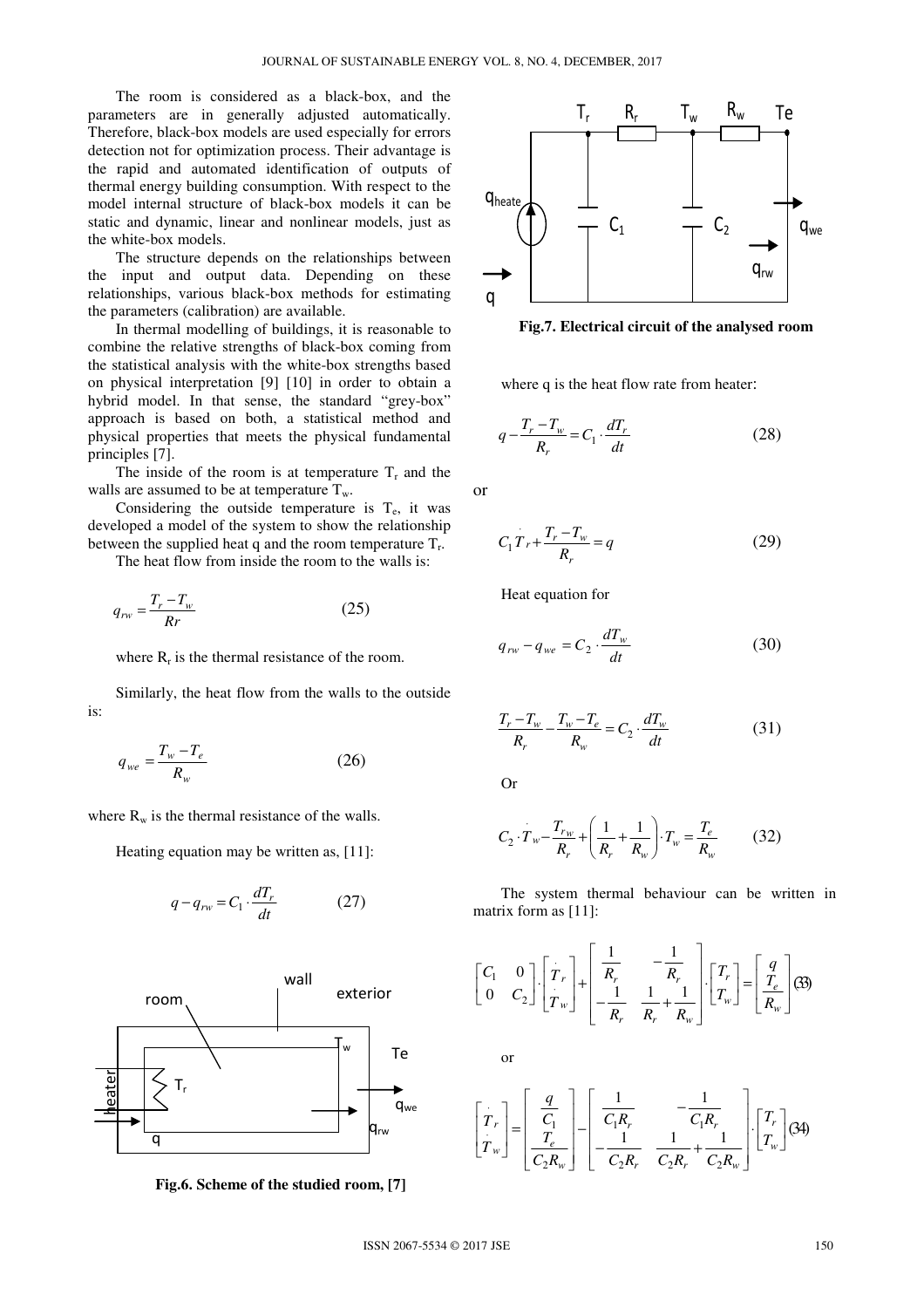# **6. SIMULATIONS AND RESULTS**

As an example for our simulation study it is considered a room heated by a heater, fig. 6. In order to simulate de indoor temperature of the room and the wall temperature variation in time, it will be taken into account several simplifying assumptions:

-the walls of the room are made from the following layers (starting from interior) plaster board, hard concrete and plaster board;

-the convective heat exchange, on both the sides of the walls, has been considered as constant, and equal to 8  $W/m^2K$ ;

-internal loads are considered very small;

-the internal mass is considered to be light;

-the simulation is performed for the stationary state case;

Case 1: We consider the following values for: thermal constants,  $C_1=0.5$ ,  $C_2=1.5$ , thermal resistance of the room,  $R_r=1.2$ , wall  $R_w=2.3$ , and temperature outdoor,  $T_e=0$ , room temperature  $T_r = 20$  and wall temperature  $T_w = 10$ .





**Fig.9.Simulation case for 1440 minutes, 24 hours** 

Case 2: We consider the following values for: thermal constants,  $C_1=1$ ,  $C_2=1.5$ , thermal resistance of the room,  $R_r=0.5$ , wall  $R_w=3.5$ , and temperature outdoor,  $T_e=5$ , room temperature  $T_r=20$  and wall temperature  $T_w=10$ .



**Fig. 10. Simulation case for 60 minutes, 1 hour** 



**Fig.11.Simulation case for 1440 minutes, 24 hours** 

#### **7. CONCLUSIONS**

Fig. 8 and 9 present the simulation for the case 1, for 1 hour, 60 minutes, respectively for one day, 24 hours, 1440 minutes.

Fig. 10 and 11 present the simulation for the case 2, for the same period of time as it is simulated in the first case.